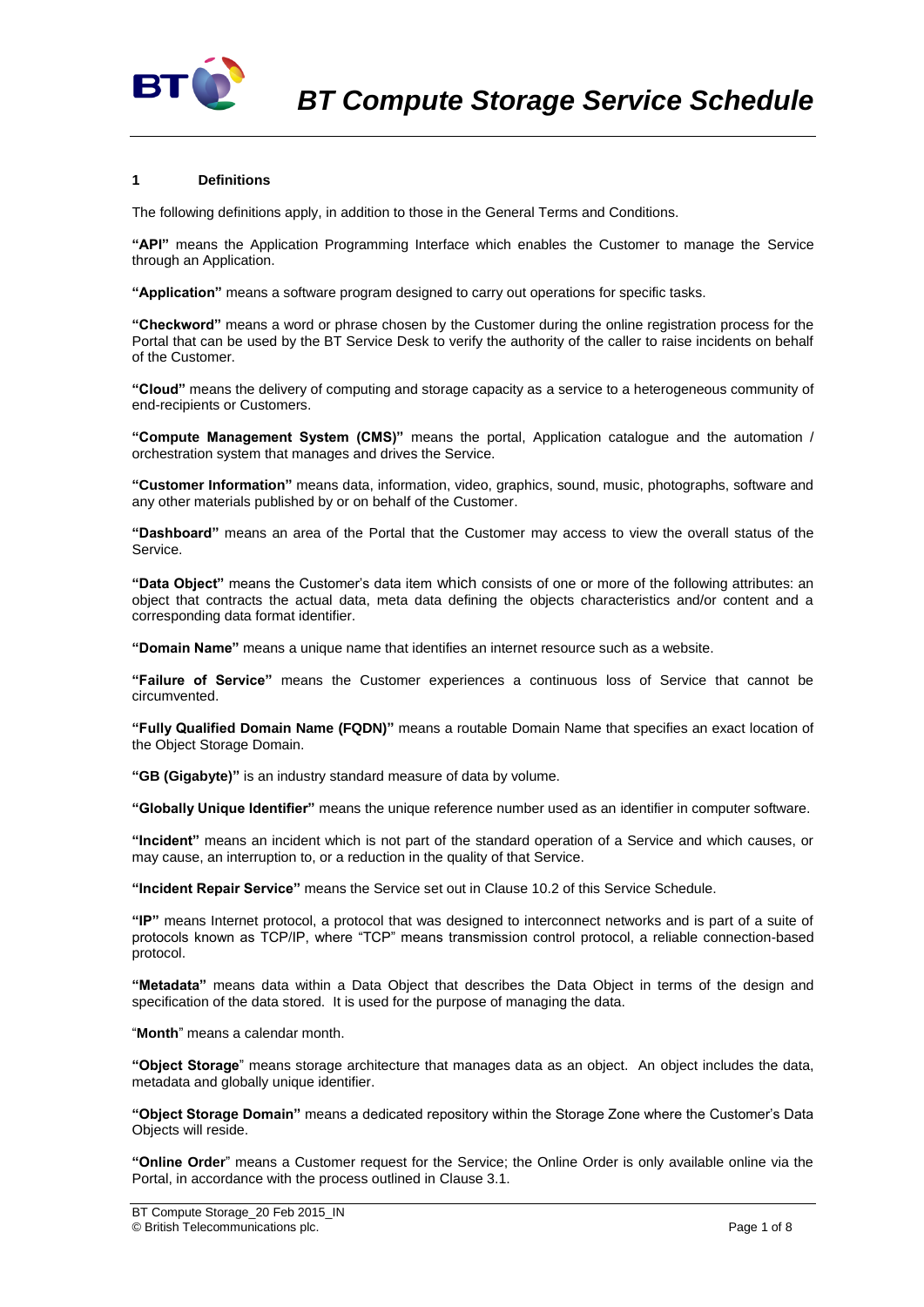

**"Planned Maintenance"** means any work that is planned in advance to be carried out by BT or on its behalf that causes the Service to be suspended.

**"Portal"** means the online system that allows the Customer to place Online Orders, change Online Orders, see the status of the Service and access certain systems (depending on the Service option chosen by the Customer).

**"Service"** has the meaning given in clause 2.1.

**"Service Desk"** means the facility provided by BT to handle enquiries and administration for the Service.

"**Service Level**" means the level of Service which is applicable to the Service, as set out in Clause 20 of this Service Schedule.

**"Storage Zone"** means the configuration of hardware and software to create a platform where the Customer's data is stored.

**"System Administrator"** means a person named by the Customer to be the Customer's point of contact with BT for matters relating to the management of the Service.

**"Third Party Information"** means data, information, video, photographs, software and any other materials (in whatever form) not owned or generated by or on behalf of the Customer, including information belonging to a User which is not Customer Information, published or otherwise made available by the Customer using the Service.

**"Token"** means an encrypted key used by applications API to access Data Objects stored in the Object Storage.

**"Utility Rate Card"** means information available via the Portal that shows the Charges for the Service on an hourly basis.

**"User ID"** means the identification number provided to the Customer by BT for the purposes of security in the provision of the Service.

# **2 Service Summary**

- 2.1 BT Compute Storage is a Cloud based service providing the Customer with a self-service capability to browse, select and store data ("Service").
- 2.2 BT will provide the Customer with virtual access to a BT data centre where the Customer may select a dedicated repository for storage of their data ("Object Storage Domain").

### **3 Service Components**

The Service comprises access to a Portal, Storage Zone, Object Storage Domain and, provision of a FQDN and Tokens.

### <span id="page-1-0"></span>**3.1 Portal**

**3.1.1** The Portal is an online system which allows a Customer to place and amend an Online Order and view the status of existing Online Orders. The Portal enables the Customer to select Object Storage Domains and the location of data centres for deployment of the Object Storage Domains.

# **3.2 Storage Zone**

- 3.2.2 The Storage Zone provides the physical infrastructure where BT will create an Object Storage Domain and the Customer will store their Data Objects.
- 3.2.3 The Storage Zone will automatically allocate and provision the Object Storage Domain to the Customer when ordered.
- 3.2.3 The Portal will indicate the Storage Zones available to the Customer. BT may make additional Storage Zone options available to the Customer from time to time.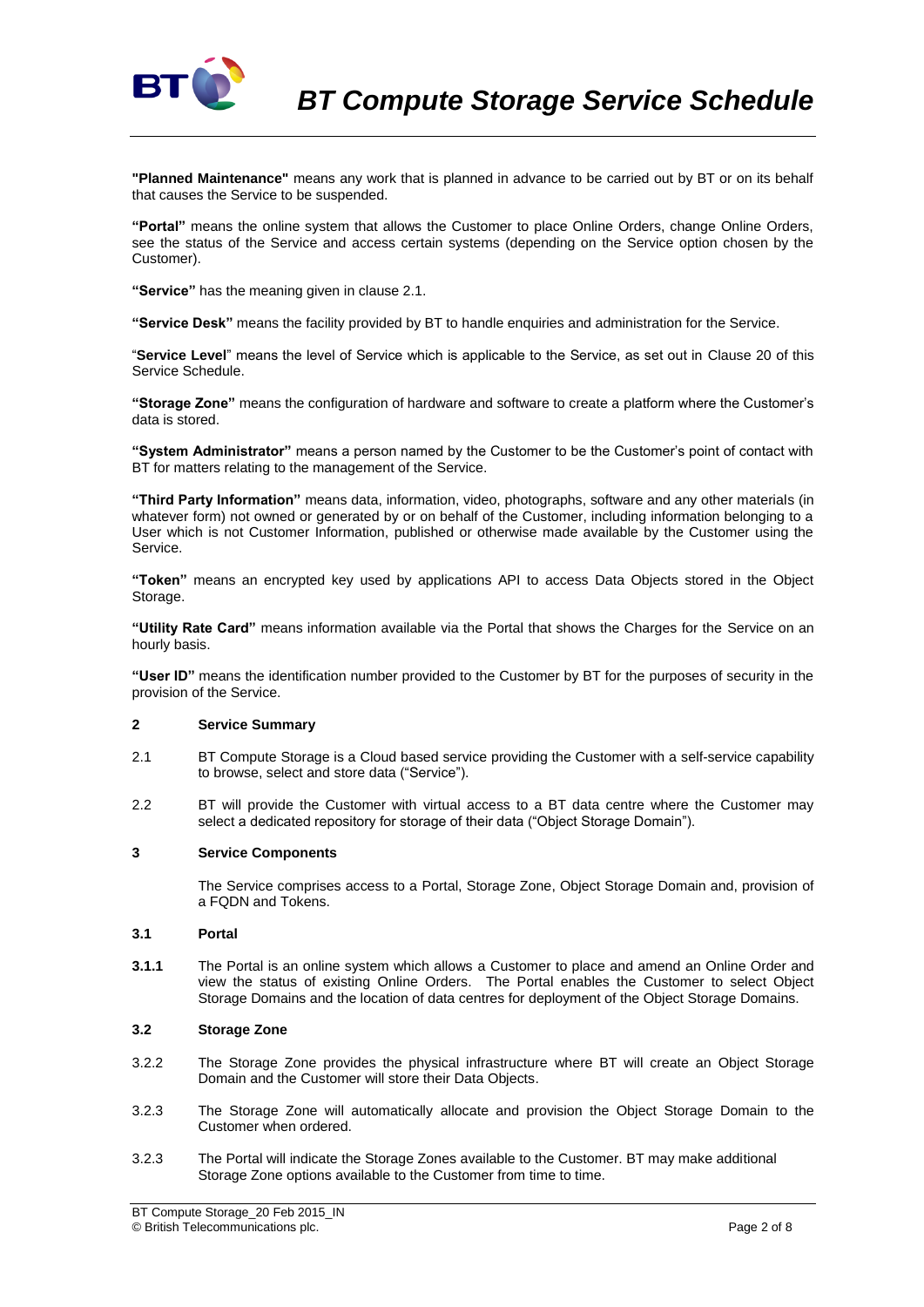

### **3.3 Object Storage Domain**

- 3.3.1 The Object Storage Domain is a Customer dedicated repository within the Storage Zone where the Customer's Data Objects reside.
- 3.3.2 The Customer selects the Object Storage Domain via the Portal. Upon delivery of the Object Storage Domain BT will provide the Customer with a Fully Qualified Domain Name (FQDN) and Tokens for use in conjunction with their chosen Application.
- 3.3.3 The Customer will access the Object Storage Domain using the BT provided FQDN and the Customer provided Application. The Customer will choose the Application it wishes to use to access the Service. The choice of Application will be determined by how the Customer elects to use the Object Storage Domain. The Service does not include the provision of Applications to the Customer.

## **3.4 FQDNs and Tokens**

3.4.1 A FQDN provides access to an Object Storage Domain. BT will provide the Customer with a Token in order to authenticate a FQDN. The Customer must use the Tokens within a few hours of receipt. Failure to use the Tokens will result in them being disabled. If the Tokens are disabled the Customer will be required to regenerate them within three (3) hours of disablement via the Portal.

### **4 Internet**

- 4.1 The Customer will access the Object Storage Domain via the Internet. Such Internet connection is not part of this Service and is subject to separate conditions and Charges. BT does not provide an internet service in India. The Customer shall obtain their internet service in India from a third party provider under a separate contract.
- 4.2 The Customer acknowledges that:
	- (a) the Internet is independent of the Service and BT has no responsibility for provision of the Internet; and
	- (b) use of the Internet is solely at the Customer's risk and subject to all applicable laws. BT has no responsibility for any information, software, services or other materials obtained, downloaded, shared and transmitted by the Customer using the Internet.

### **5 Commencement and Term**

- 5.1 The Agreement is effective once the Customer submits an Online Order on the Portal.
- 5.2 The Service will commence on the Operational Service Date (OSD).

### **6 Technical Requirements**

6.1 The Customer is required to have Internet access, all computer hardware, software and telecommunications equipment and services necessary to access and use the Service.

### **7 BT Service management Boundary (SMB)**

7.1 BT's responsibility for the Service under this Agreement is for the management of the Storage Zone, provision of the Object Storage Domain, FQDNs and Tokens. A suitable Application to access the Object Store Domain is outside the SMB. BT will have no responsibility for the Service (including any responsibility to meet any Service Levels) outside the Service Management **Boundary** 

### **8 Ordering Process**

8.1 The Customer is responsible for opening an account with BT to gain access to the Portal to enable online ordering.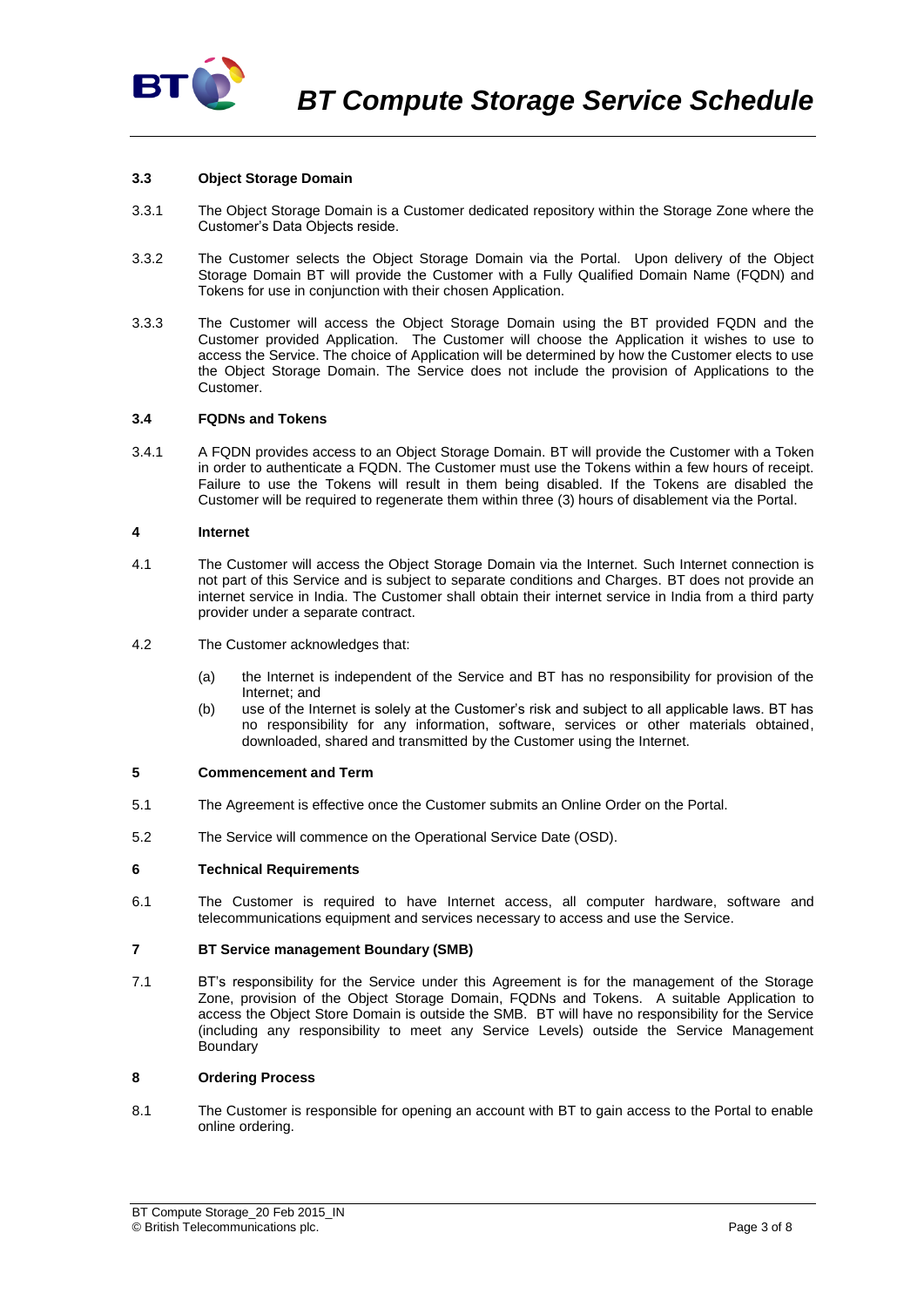

8.2 On receiving an Online Order from the Customer BT will configure the Service as set out in the Online Order. Once the Online Order is configured the OSD occurs and the Customer may start using the Service.

### **9 In Life Management**

- 9.1 The Portal operates a Dashboard that allows the Customer to see how much storage is being consumed and the associated Charges.
- 9.2 Upon delivery of the Object Store Domain BT will present the Customer with Tokens.
- 9.3 The Customer is required to renew all Tokens within three (3) years of the OSD via the Portal.

### **10 Service Management**

### **10.1 Service Desk Support**

10.1.1 BT will provide a Service Desk operating twenty four (24) hours per day, seven (7) days per week, including national, public or bank holidays, which will receive and record Service Incident reports from the Customer.

### <span id="page-3-0"></span>**10.2 Incident Repair Service**

- 10.2.1 If BT detects, or if the Customer reports an Incident BT will respond to the Incident without undue delay. BT will perform tests to determine the cause of the Incident, and will notify the System Administrator by telephone or e-mail.
- 10.2.2 The Service Desk will keep the Customer updated at regular intervals until the Incident is resolved.
- 10.2.3 BT will raise additional Charges for work performed and money spent to address incidents resulting from Service failures caused by the Customer on a time and material basis at the prevailing Charges.
- 10.2.4 If the Customer asks BT to perform any additional work this will be subject to prior written agreement between the Parties and additional Charges will apply.

## **11 Planned Maintenance**

11.1 The Customer acknowledges and accepts that occasionally BT may have to carry out routine or emergency maintenance, updates and other procedures for reasons of health, safety, security or otherwise to protect the Service, and which may cause a disruption to the Service, ("Planned Maintenance"). BT will provide the Customer with as much prior notice as practicable with respect to Planned Maintenance.

# **12 Service Updates**

12.1 BT may make updates to the Service from time to time provided that such updates do not materially decrease or impair performance of the Service,

### **13 Security**

- 13.1 The Customer is responsible for the security and proper use of all User IDs, Checkwords, passwords, FQDN and Tokens. BT reserves the right to suspend access to the Service at any time if BT has reason to believe that there is, or is likely to be, a breach of security or misuse of the Service. BT will notify the Customer as soon as possible after it has done so.
- 13.2 The Customer must immediately inform BT if there is any reason to believe that a User ID, password, Token, or Checkword allocated by BT has, or is likely to, become known to someone not authorised to use it or is being, or is likely to be, used in an unauthorised way.
- 13.3 BT reserves the right to require the Customer to change any or all of the Checkwords or passwords associated with the Service and used by the Customer in connection with the Service.

BT Compute Storage\_20 Feb 2015\_IN © British Telecommunications plc. Page 4 of 8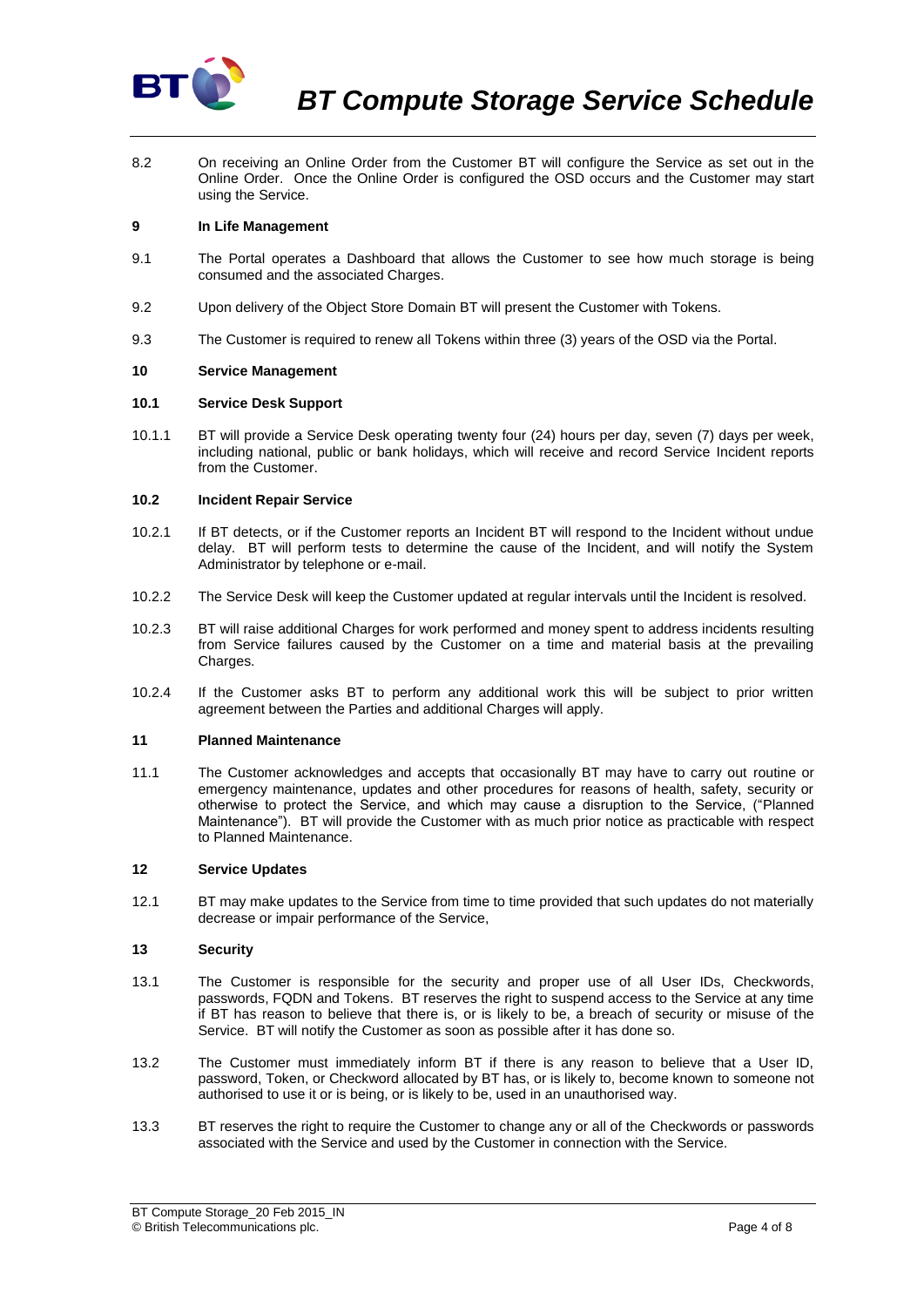

- 13.4 The Service is delivered within a secure BT data centre with a security policy for the protection of Site, infrastructure and network. Although BT will use reasonable care and skill in carrying out its obligations under this Agreement in accordance with BT's security policy, it is not possible to guarantee that all instances of fraud, misuse, unwanted or unauthorised activity or access to the Customer's Information will be prevented or detected. Whenever BT becomes aware that security has been compromised, BT will take actions in order to limit any further occurrences of fraud, misuse, unwanted or unauthorised activity or access to the Customer's Information. Nevertheless, BT accepts no liability for any such incidents, or for any loss or damage suffered by the Customer. The Customer shall therefore take responsibility for the security of the Customer Information, Content and application of security policies designed to prevent unwanted or unauthorised activity or access to the Customer's Information.
- 13.5 The Customer is advised to obtain its own business continuity insurance.

### **14 BT's use of Customer Information and Personal Data**

- 14.1 In order for BT to provide and support the Service, BT may use personal data, (typically name, email address, telephone number and business and/or Site(s) address), of Users within the Customer's organisation or control in order to:
	- (a) process, track and fulfil Online Orders for the Service;
	- (b) deliver and commission the Service,
	- (c) process, track and resolve Incidents with the Service,
	- (d) administer access to the online portals relating to the Service;
	- (e) compile, dispatch and manage the payment of invoices relating to the Service;
	- (f) manage the Agreement and resolve any disputes relating to it;
	- (g) respond to general queries relating to the Service;
	- (h) provide security and technical support.
- 14.2 BT may also send the Customer additional information concerning the Service, or related services. This information will typically be sent to the Customer Contact, involved in the procurement or management of the Service.
- 14.3 Any personal data that may be collected and processed by BT (including payment data) is subject to, and will be handled in accordance with, applicable data protection laws.
- 14.4 BT will have no access to the Customer Information stored by the Customer.
- 14.5 The location and access points of the Customer Information are defined by the Customer and as such the Customer needs to ensure compliance with relevant laws and regulations.
- 14.6 BT will not change the country where the Customer Information resides without providing notice to the Customer, unless required to do so in order to comply with applicable laws and regulations.

#### <span id="page-4-0"></span>**15 The Customer's Responsibilities**

- 15.1 The Service is provided solely for the Customer's own use including use by Users and the Customer will not assign, resell, reproduce, copy, duplicate, transfer, lease, distribute, display, disclose, trade or otherwise commercially exploit the Service (or any part thereof) for any purpose, or otherwise make the Service available to any third party except Users.
- 15.2 The Customer is solely responsible for any obligation or liability arising out of transactions of any kind entered into between the Customer and any third party accessing or relying on the Service, Customer Information, or Third Party Information. BT will not be a party to, or in any way responsible for, any transaction between the Customer and any third party.
- 15.3 The Customer is responsible for the creation, design and maintenance of all Customer Information.
- 15.4 The Customer will ensure that the Customer Information and any Third Party Information does not include any information or material, which could be illegal or could lead to a legal dispute.
- 15.5 The Customer will comply with all obligations as notified by BT which are required under BT's security policy.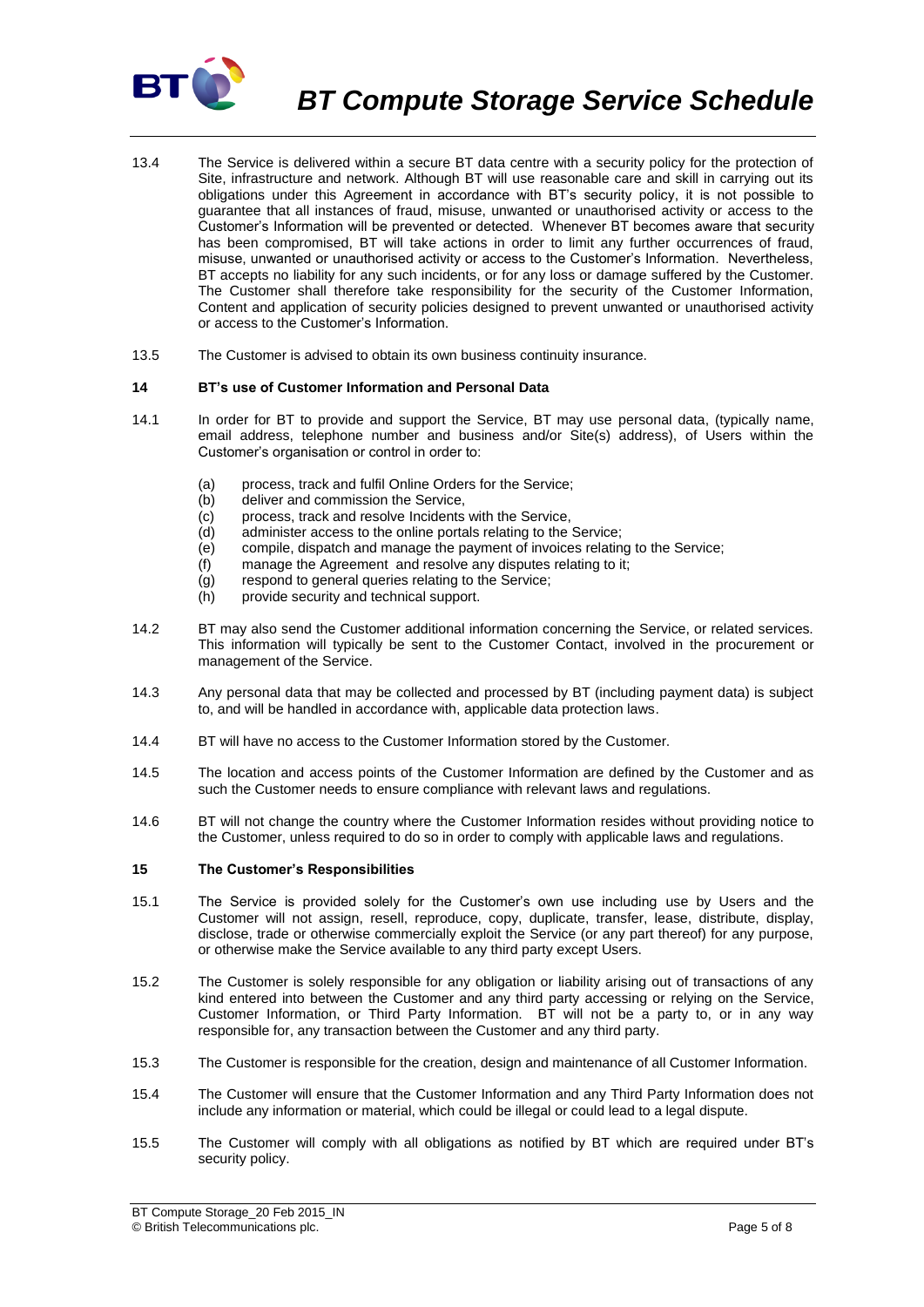

- 15.6 The Customer must comply with all relevant legislation, instructions, licences, guidelines issued by regulatory authorities, and any codes of practice which apply to the Customer, including those which relate to the Customer Information or Third Party Information.
- 15.7 The Customer irrevocably and unconditionally agrees to indemnify and keep indemnified and to hold BT, BT Group Companies and their officers, directors and employees harmless against claims, losses, damages, costs, expenses and liability arising from or in connection with:
	- (a) any Customer Information, Third Party Information or other Content or communication sent, provided or stored in connection with the Service;
	- (b) the installation, maintenance or use of any software or other material installed by or on behalf of the Customer;
	- (c) any injury to persons, or damage to the Site or the BT Equipment used for the provision of this Service or other equipment belonging to BT or a third party which is located on the Site, as a result of action taken on behalf of the Customer;
	- (d) any breach of confidence or infringement of intellectual property rights.
- 15.8 The Customer is responsible for ensuring that the System Administrator will report all service repair incidents using the reporting procedures notified to the Customer by BT, and will be available for all subsequent Incident management communications.

## **16 BT's Acceptable Use Policy**

- 16.1 The Customer is solely responsible for all aspects of Customer Information which are not specifically set out in this Service Schedule as being BT's responsibility. The Customer acknowledges that it has read and agrees to be bound by and to ensure that any Users will comply with this BT Acceptable Use Policy ("AUP") and generally accepted Internet standards.
- 16.2 The Service must not be used:
	- (a) fraudulently or in connection with a criminal offence under the laws of any country where the Service is provided;
	- (b) to send, receive, upload, download, use or re-use any information or material which is offensive, abusive, indecent, defamatory, obscene or menacing, or in breach of confidence, copyright, privacy or any other rights;
	- (c) in contravention of any instructions that BT has given under the Agreement;
	- $(d)$  to cause annoyance, inconvenience or needless anxiety;
	- (e) to send or provide or receive unsolicited advertising or promotional material;
- 16.3 The Customer must not use a Domain Name which infringes the rights of any person in a corresponding trade mark or name.
- 16.4 If the Customer or anyone else, (with or without the Customer's knowledge or approval) uses the Service in contravention of the AUP; or uses the Service in any way which, is, or is likely to be, detrimental to the provision of the Service to the Customer or any other customer and fails to take corrective action within a reasonable period of receiving notice from BT, then BT can treat the contravention as a material breach and as such BT may either suspend the Service or terminate the Service pursuant to the General Terms and Conditions. If Service is suspended it will not be restored until the Customer provides an acceptable assurance that there will be no further contravention.

# **17 Charges and Invoicing**

- 17.1 Charges for the Service are set out in the Portal.
- 17.2 BT will invoice Charges on or after the dates set out below:
	- (a) One-off Charges on the OSD of the relevant Online Order;<br>(b) Usage or other recurring Charges on the OSD and thereaft
	- Usage or other recurring Charges on the OSD and thereafter monthly in arrears.
- 17.3 Charges for the Service are calculated on a monthly basis against the prevailing Utility Rate Card on the Portal. Usage Charges will apply as shown on the Utility Rate Card on the Portal.
- 17.4 Data storage Charges are based upon per GB of storage used.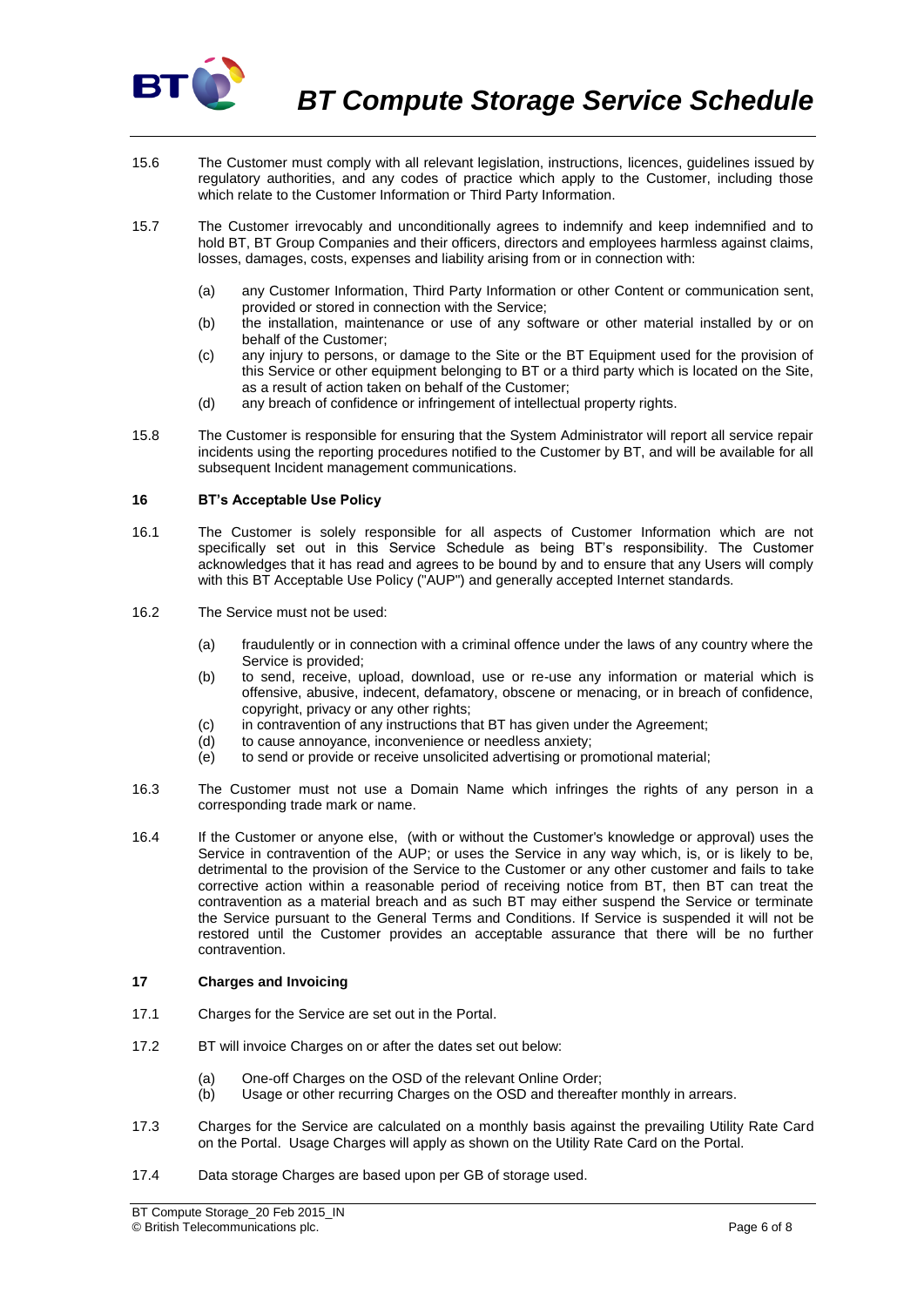

- 17.5 The uploading and retrieval of data from the Object Storage Domain incurs Charges based upon Internet bandwidth use. Charges for Internet bandwidth use are levied above an initial allowance of 1GB per Month. Charges are based upon per GB of Internet bandwidth use.
- 17.6 BT may invoice the Customer for Charges for investigating Customer reported Incidents where BT finds no Incident or that the Incident is outside the Service Management Boundary.
- 17.7 BT may at any time review the Charges for the Service and will provide the Customer with 30 days' prior written notice of any such change in Charges. If the Customer objects to the change in Charges it may exercise its termination rights under Clause 18 of this Service Schedule.
- 17.8 Notwithstanding any other provision in the Agreement, BT may delay or bring forward the sending of invoices to coincide with billing cycles from time to time. The Customer acknowledges that the first and last invoice in relation to a particular Service may include Charges due for more or less than one complete billing cycle according to when such Service is connected and/or terminated.

#### **18 Termination of Service**

The following Clause will replace and supersede Clause 12.1 of the General Terms and Conditions.

- 18.1 The Customer may terminate the Service via the Portal at any time, provided that the Customer agrees
	- (a) to pay any outstanding Charges or interest properly due and payable up to the date of termination; and
	- (b) that there will be no refund of Charges which have been paid in advance.
- 18.2 BT may terminate this Agreement or the Service at any time by giving at least 90 days' notice to the Customer.

#### **19 Suspension of Service**

- 19.1 BT may suspend Service(s) or terminate this Agreement immediately on notice to the Customer where the Customer is in material breach of this Agreement and if the breach is capable of remedy, fails to remedy the breach within a reasonable time of being requested by BT to do so.
- 19.2 Where a Service is suspended because the Customer is in material breach of this Agreement, the Customer must pay the Charges for that Service until this Agreement is terminated.

#### <span id="page-6-0"></span>**20 Service Levels**

- 20.1 BT aims to provide the Service within an availability target of 99.95%. The availability target relates to the availability of the Object Storage Domain including the infrastructure required to deliver it.
- 20.2 If BT fails to meet the availability target of 99.95% then the Charges for the affected Service will be credited as follows:

| <b>Availability Target</b>                             | <b>Credit</b>                  |
|--------------------------------------------------------|--------------------------------|
| For every reported incident that BT is below<br>target | 1 day's<br>recurring<br>Charge |

- 20.3 The credit will be applied to the monthly Charge for the Service. The credit per reported instance that BT is below target will be capped at a maximum of 1 Month's Charges.
- 20.4 The Parties acknowledge that each Service Credit is a genuine pre-estimate of the loss likely to be suffered by the Customer and not a penalty.
- 20.5 Service Credits are the Customer's sole right and remedy if BT does not meet the Service Level. Any failure by BT to meet the Service Level specified in this Clause [20](#page-6-0) shall not be considered a material breach of the Agreement.

BT Compute Storage\_20 Feb 2015\_IN © British Telecommunications plc. Page 7 of 8